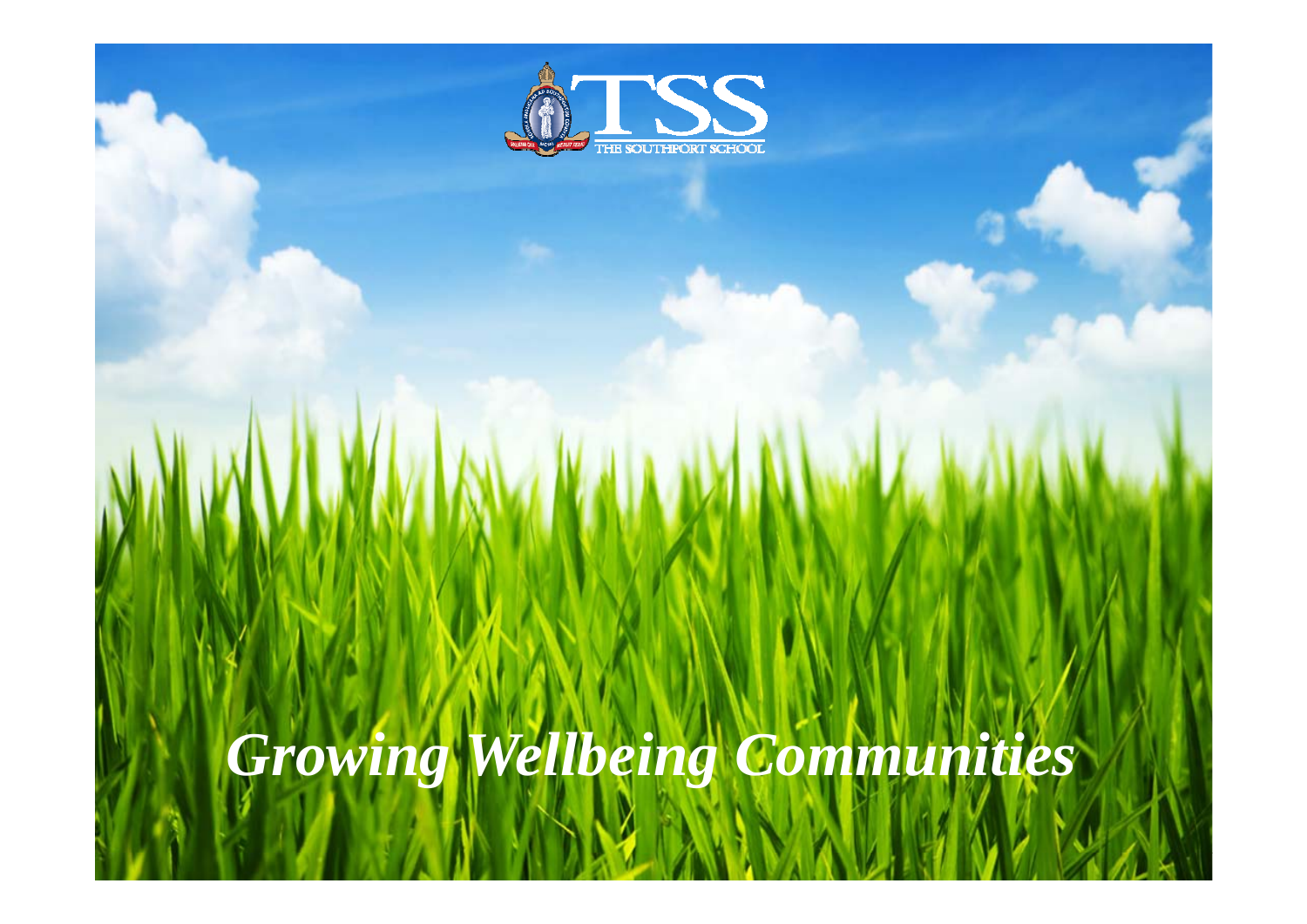

Why should organisations make wellbeing a priority?

What is the link between type theory and wellbeing theory?

How has our school implemented type and wellbeing theory?

Growing young in people in schools – practical applications

How can we help your organisation grow?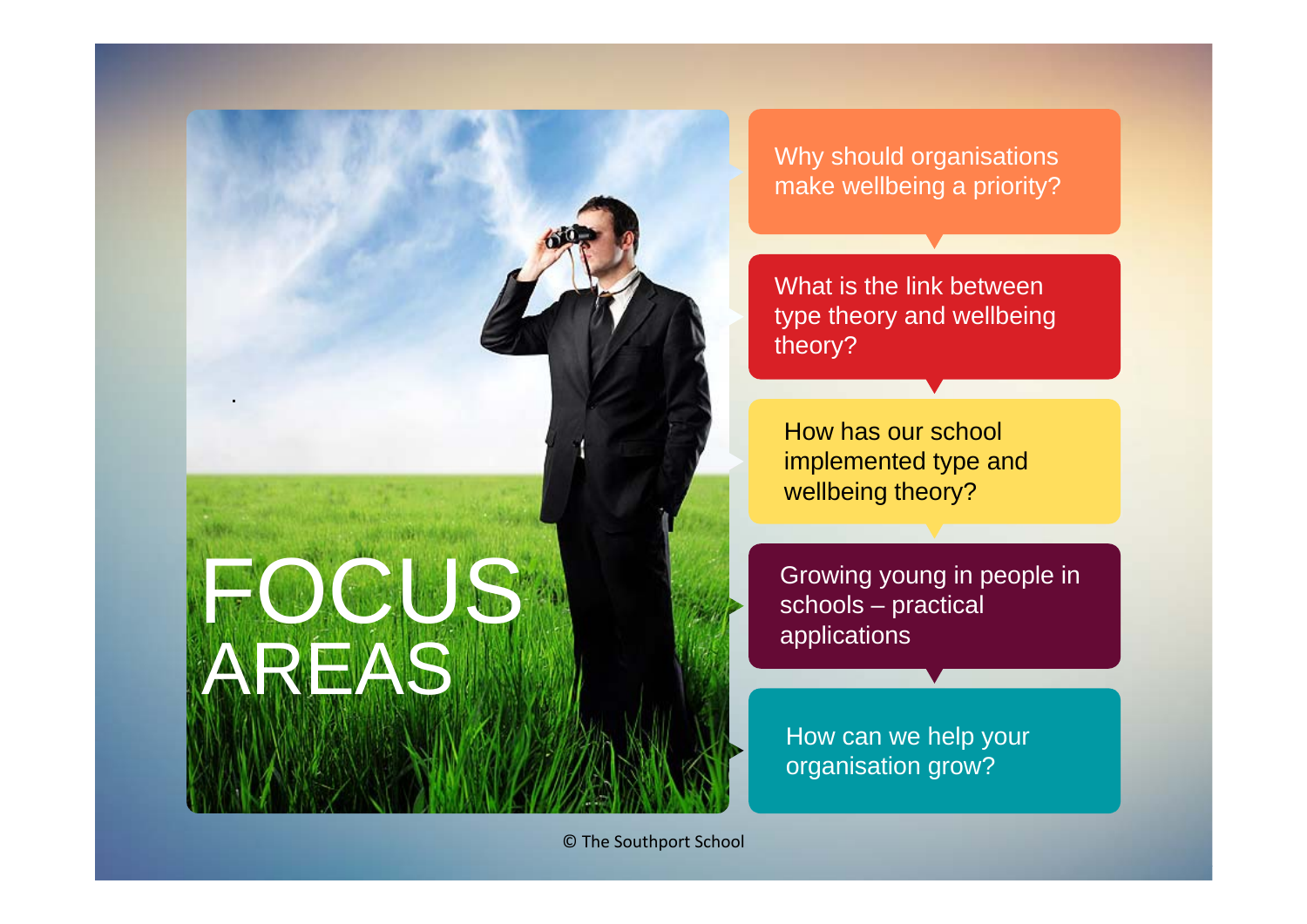

Why should organisations make wellbeing a priority?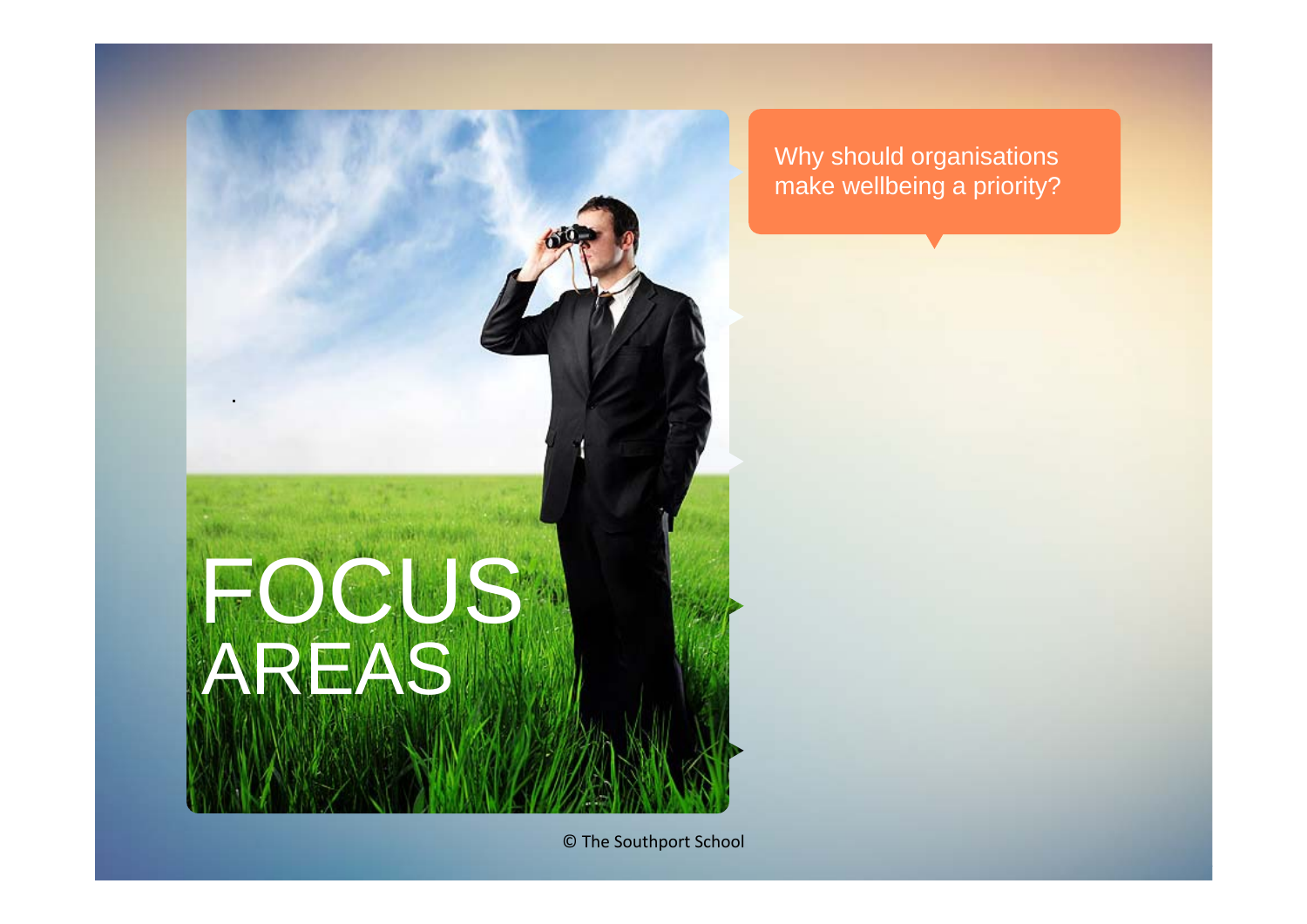# **Young People**

- • One in 16 young Australians is currently experiencing depression
- • One in six young Australians is currently experiencing an anxiety condition
- • One in four young Australians currently has a mental health condition
- • Suicide is the biggest killer of young **Australians**

(Beyond Blue, 2015)

# **Adults**

- • One in six adults will experience depression at some stage in their lives
- • One in four adults is currently experiencing an anxiety condition
- • At least seven Australian adults take their lives every day
- $\bullet$  Suicide is the leading cause of death in men and women under the age of 45

(Beyond Blue, 2015)

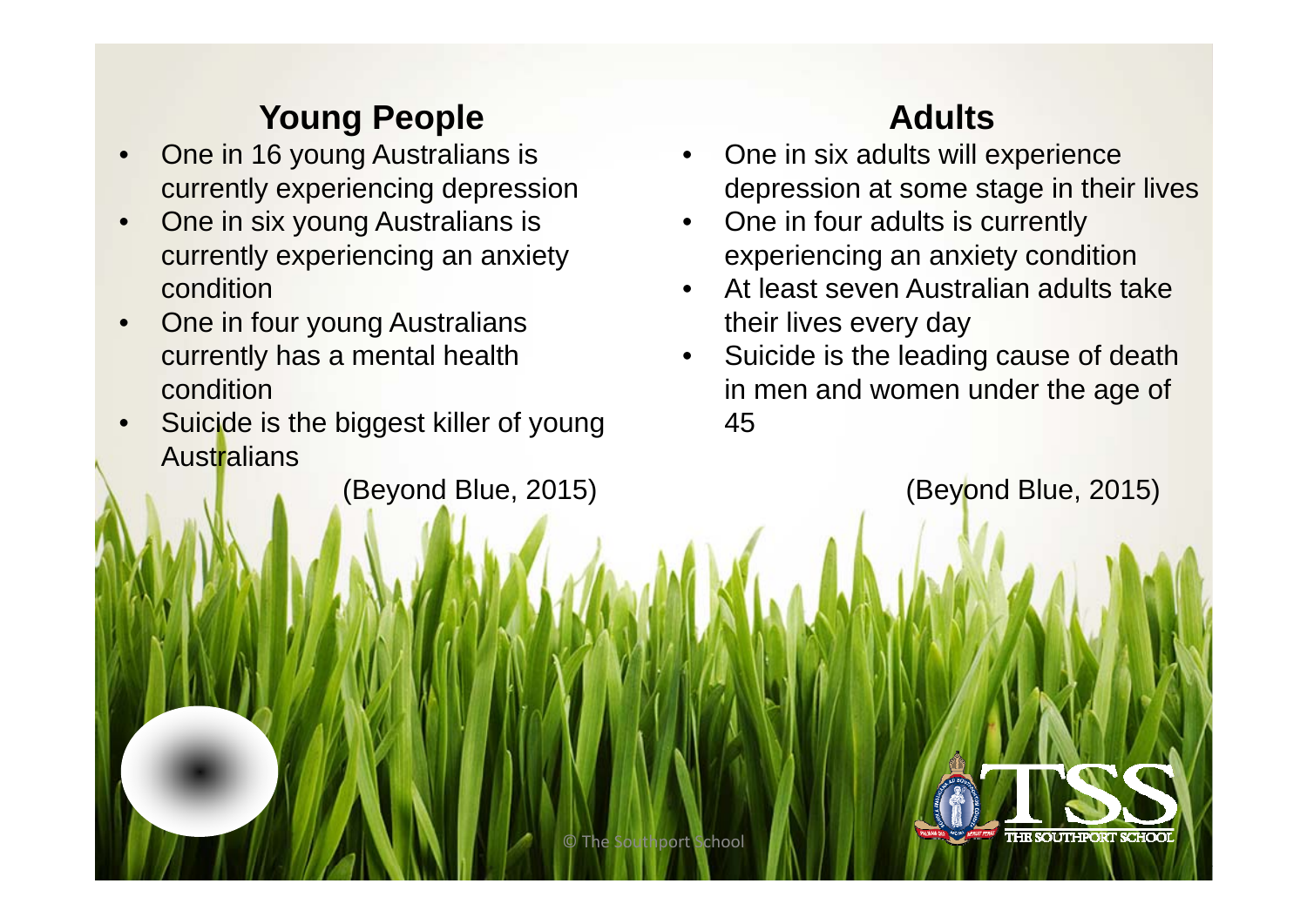The Australian Psychological Society (APS) conduct an annual stress and wellbeing survey to assess the stress and wellbeing of the Australian population (first commissioned in 2011).

|        | Survey participants (n) | <b>ABS</b> |  |
|--------|-------------------------|------------|--|
| Male   | 48% (753)               | 49%        |  |
| Female | 52% (800)               | 51%        |  |

**TABLE 1.** Gender of survey participants and ABS data comparison (N=1553)

#### TABLE 2. Location of survey participants and ABS data comparison (N=1553)

|            | Survey participants (n) | <b>ABS</b> |  |
|------------|-------------------------|------------|--|
| ЛC         | 25% (382)               | 25%        |  |
| <b>NSW</b> | 32% (496)               | 33%        |  |
| JΓD        | 20% (313)               | 20%        |  |
| šА         | 8% (123)                | 8%         |  |
| NΑ         | 10% (158)               | 10%        |  |
| TAS        | 3% (40)                 | 2%         |  |
| ACT        | $2\%$ (26)              | 2%         |  |
| ۷T         | $1\%$ (14)              | 1%         |  |
|            |                         |            |  |

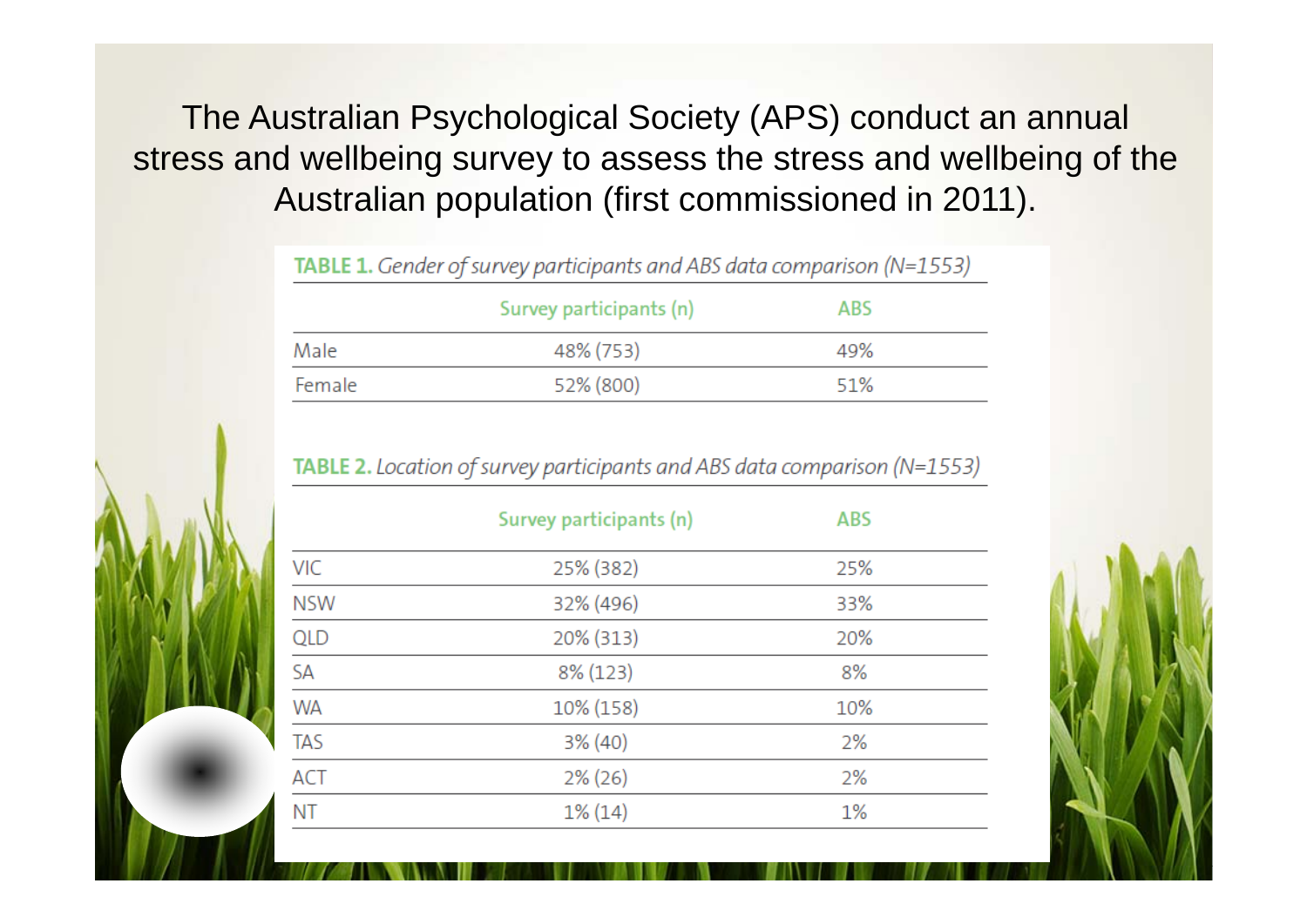The Australian Psychological Society (APS) made the following key findings:

# Levels of Stress

- • One in four Australians reported moderate to severe levels of distress in 2014.
- • Almost one in seven Australians reported depression and anxiety symptoms in the severe to extremely severe range.

©

The Southport School



(APS, 2014)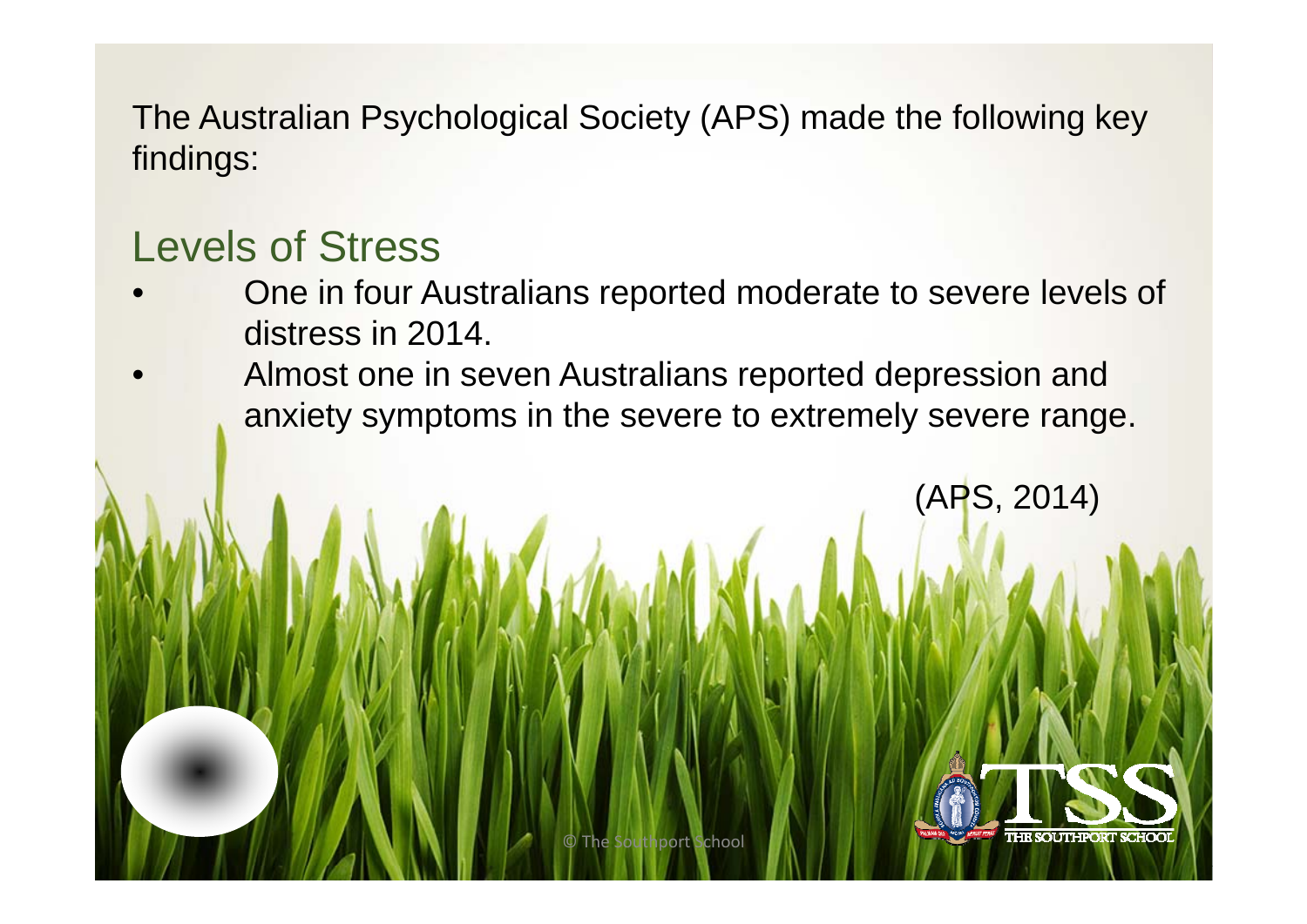# Wellbeing in the Workplace

- • Working Australians reported significantly lower levels of job satisfaction than findings in 2012 and 2011, and significantly lower levels of work-life balance than in 2011.
- • Working Australians reported significantly lower levels of interest in their job than those reported in 2012.

(APS, 2014)

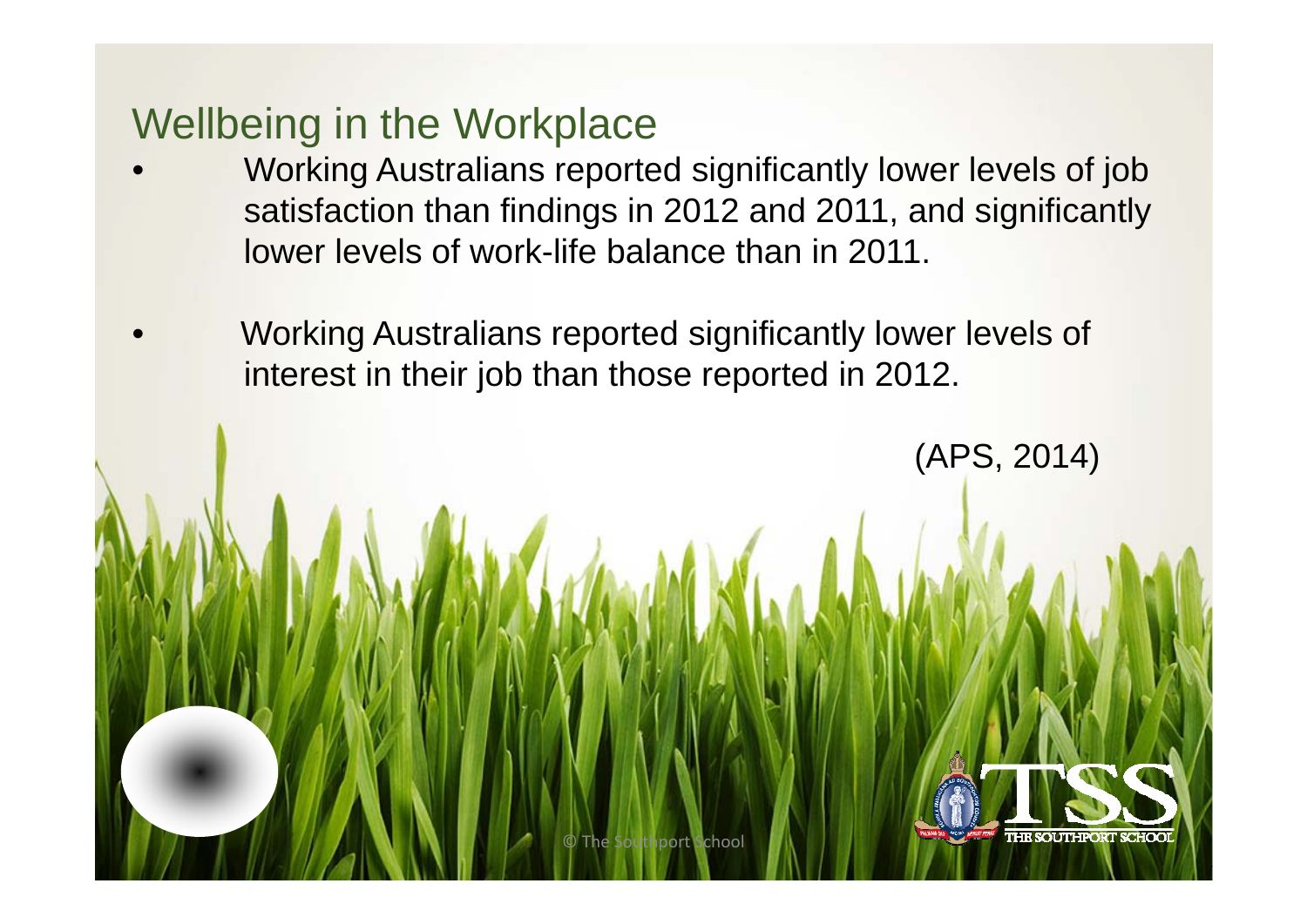Organisations have the unique potential to explore the development of members of their community.

A organisational-wide wellbeing strategy aims to identify opportunities to monitor and develop stakeholders' wellbeing as a member of a nurturing community.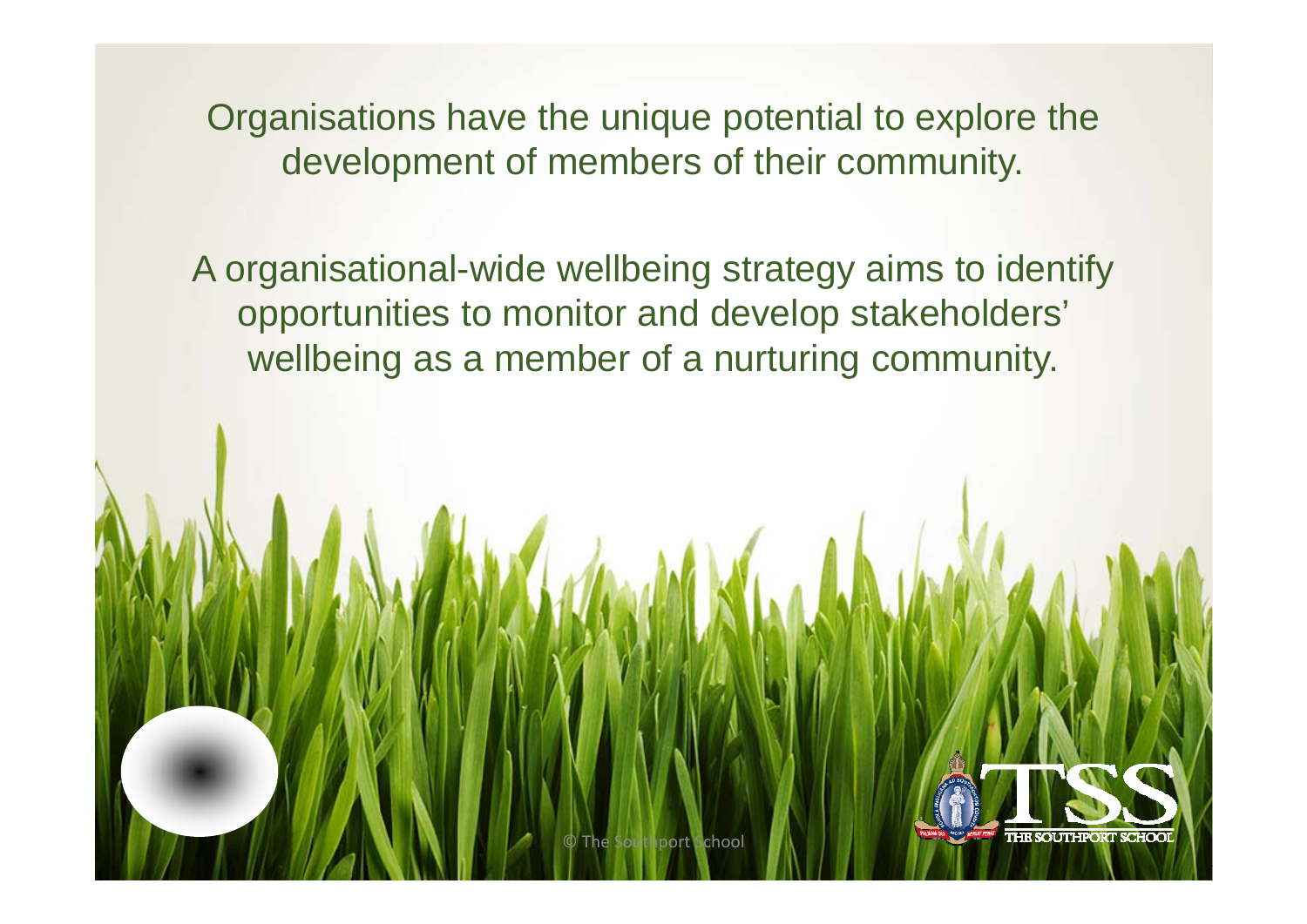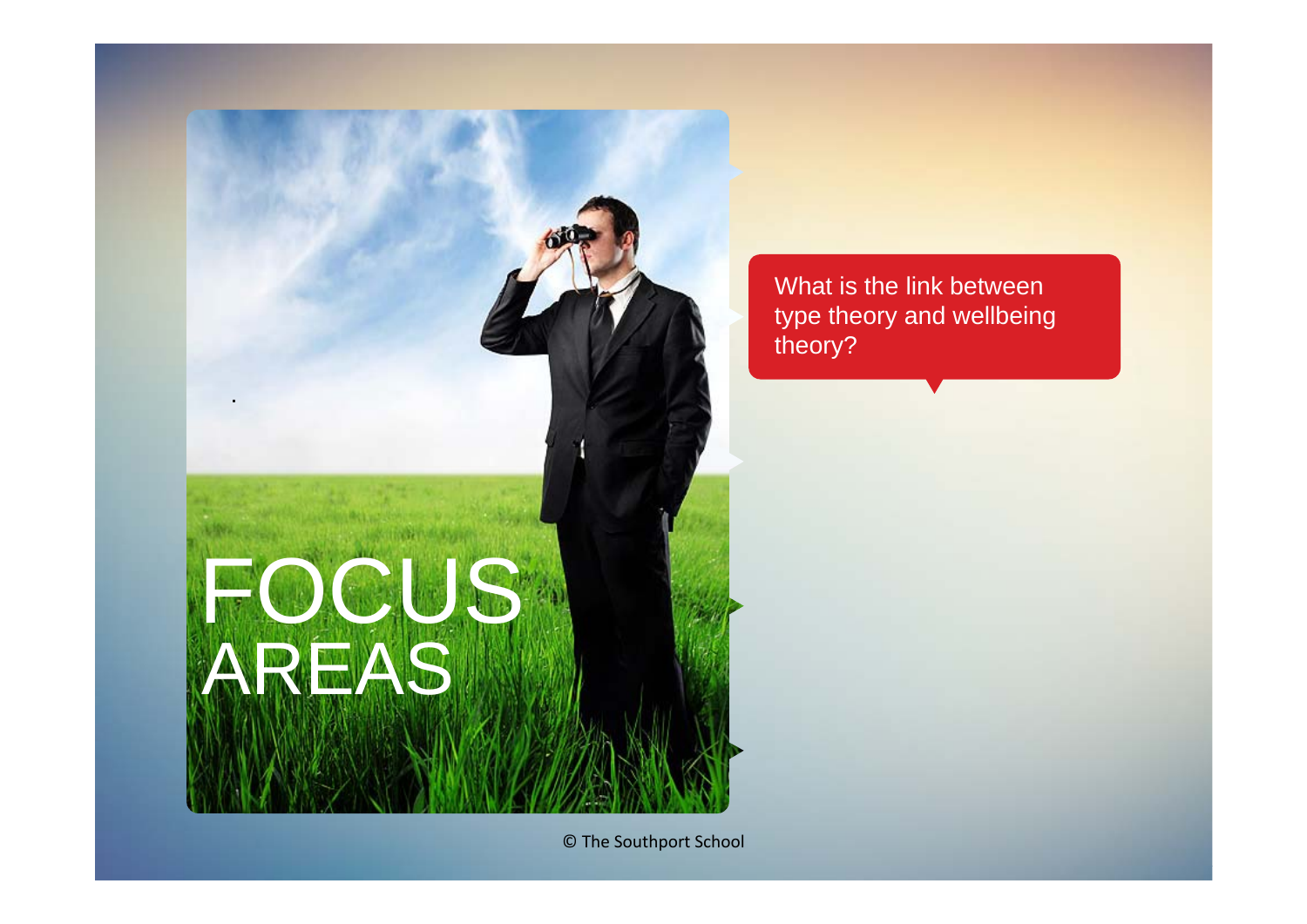Type Theory and the Myers-Briggs Type Indicator:

- - Equip individuals with the information they need to reflect on their own type and begin integrating that knowledge into their everyday lives
- $\equiv$  Enhance your understanding of yourself, your motivations, your natural strengths, and your potential areas for growth
- -Appreciate people who are different from you
- -Self-affirm and encourage co-operation

(Briggs Myers, 2015)

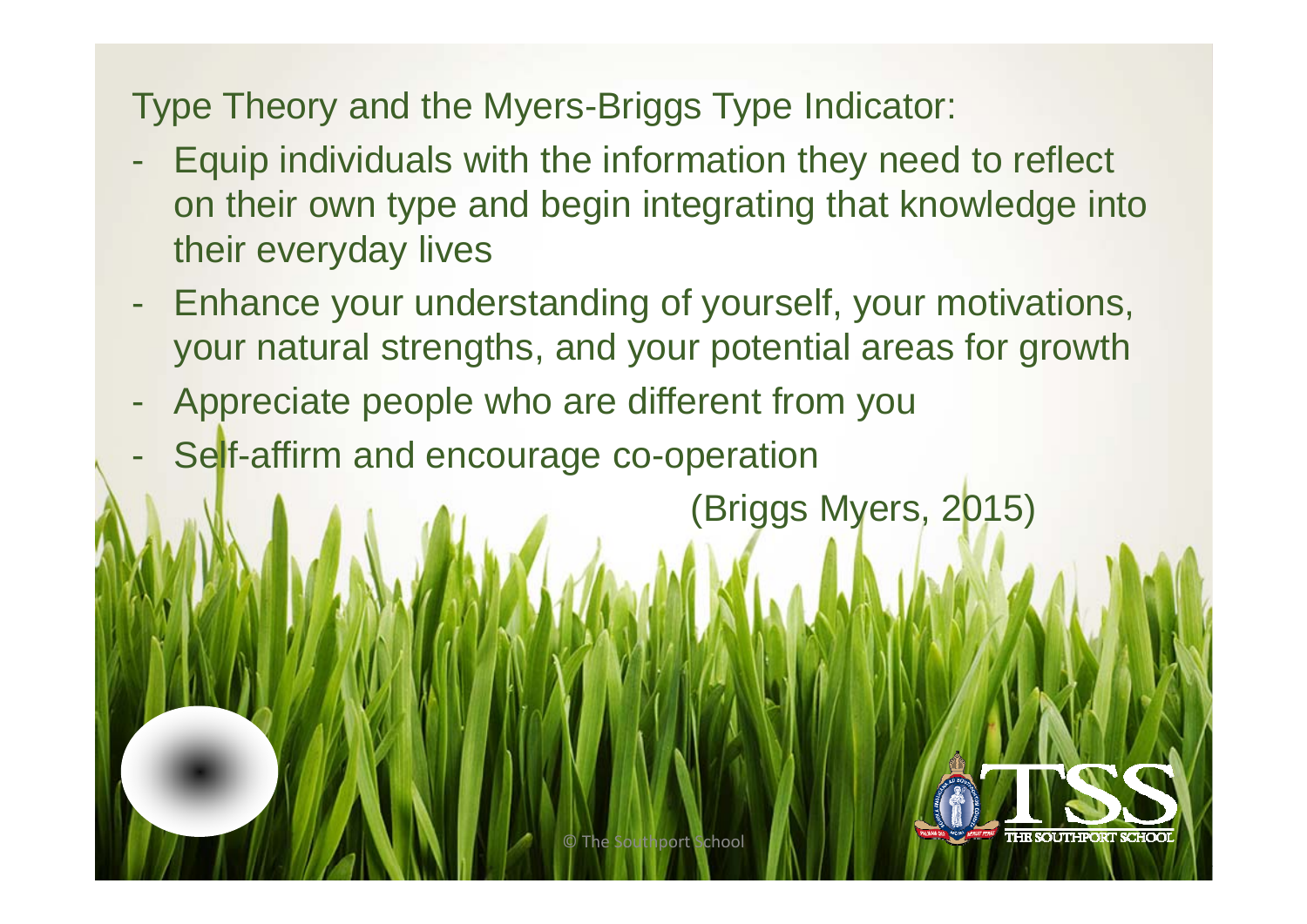Positive Psychology and the Theory of Wellbeing:

- - Positive Psychology is different from traditional clinical psychology which treats depression, anxiety disorders and other mental illnesses.
- - The role of Positive Psychology is to help us to maximise our wellbeing by giving us the tools to thrive or flourish regardless of what life throws at us

(Seligman, 2011)

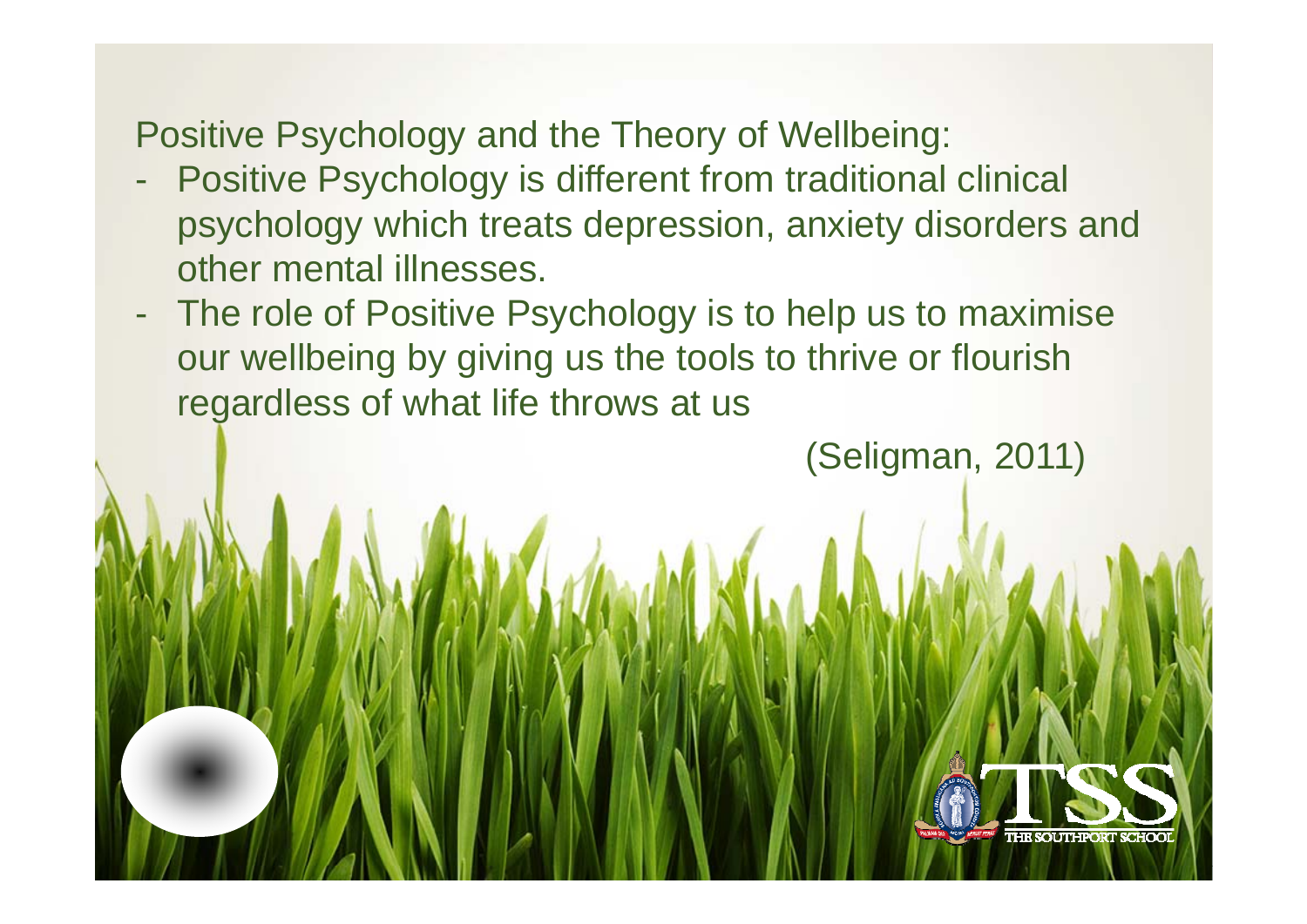The Southport School (TSS) in Queensland, Australia, is a boarding school for boys that aims to develop tomorrow's leaders through holistic education.

The School emphasises providing staff and students with the skills they need to flourish.

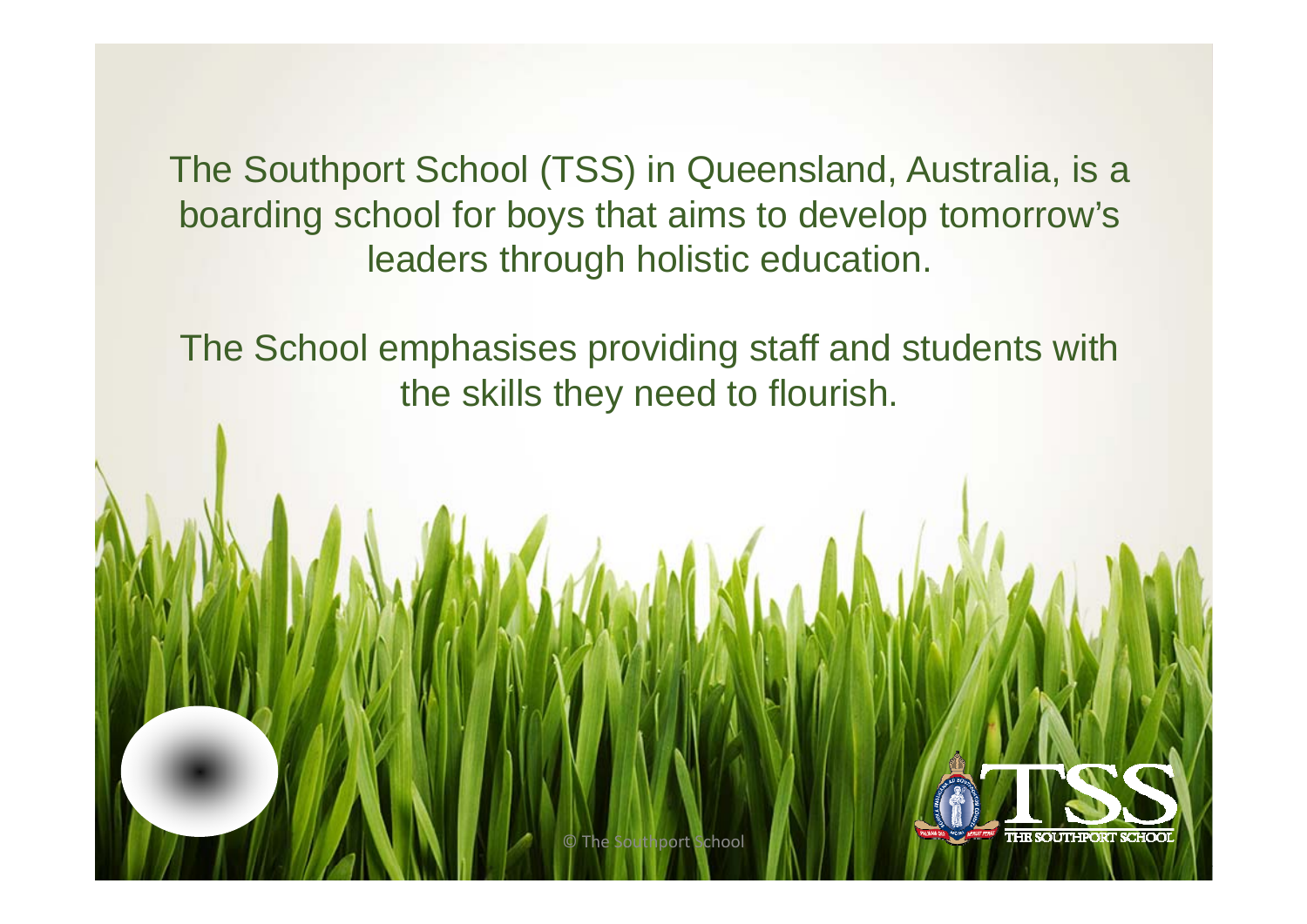The ideal is that school community members develop positive relationships, resilience and a positive disposition so that, through life's challenges, they will have the emotional strength and strategies to flourish.

(Aim of TSS Wellbeing Strategy)

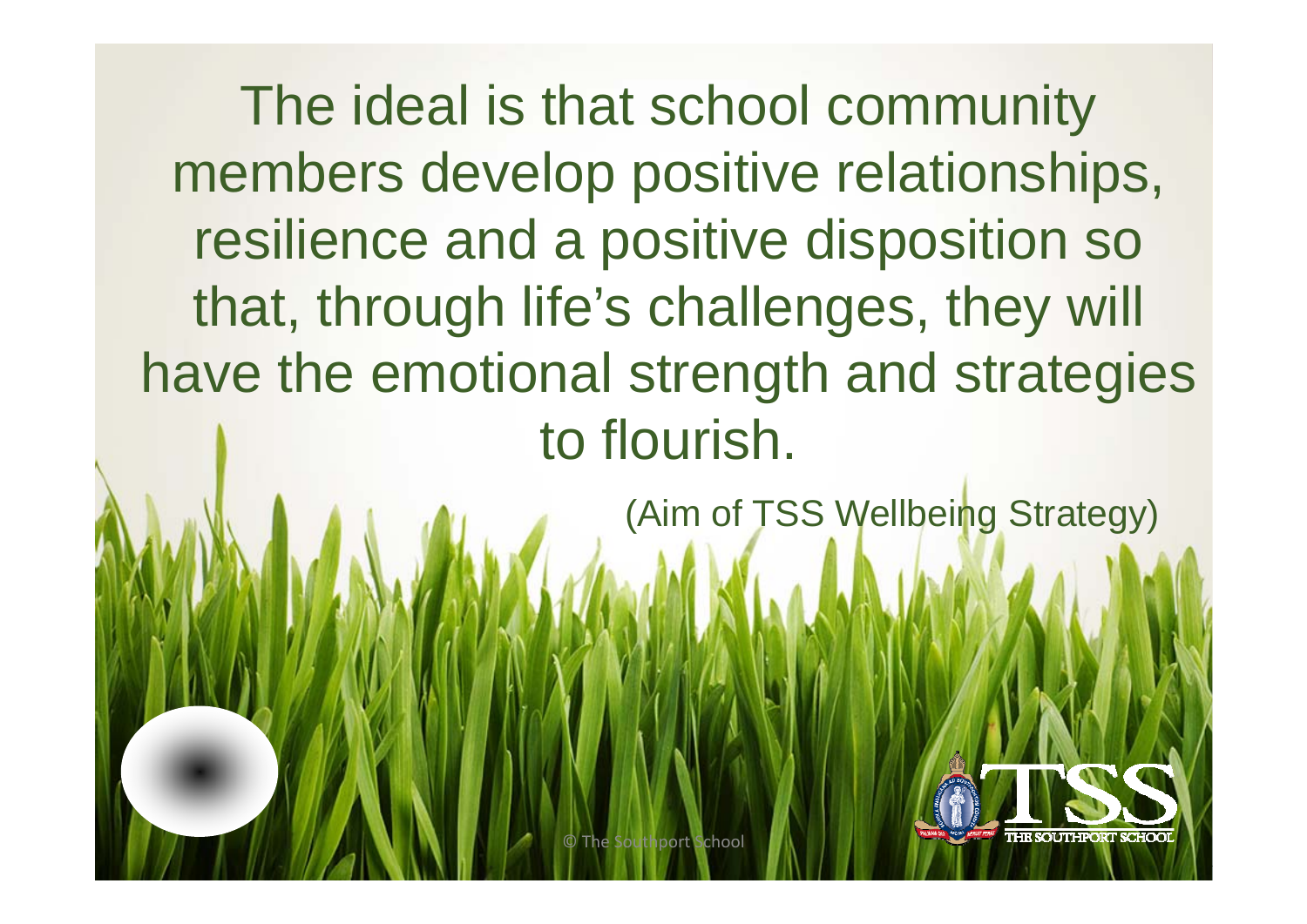

How has our school implemented type and wellbeing theory?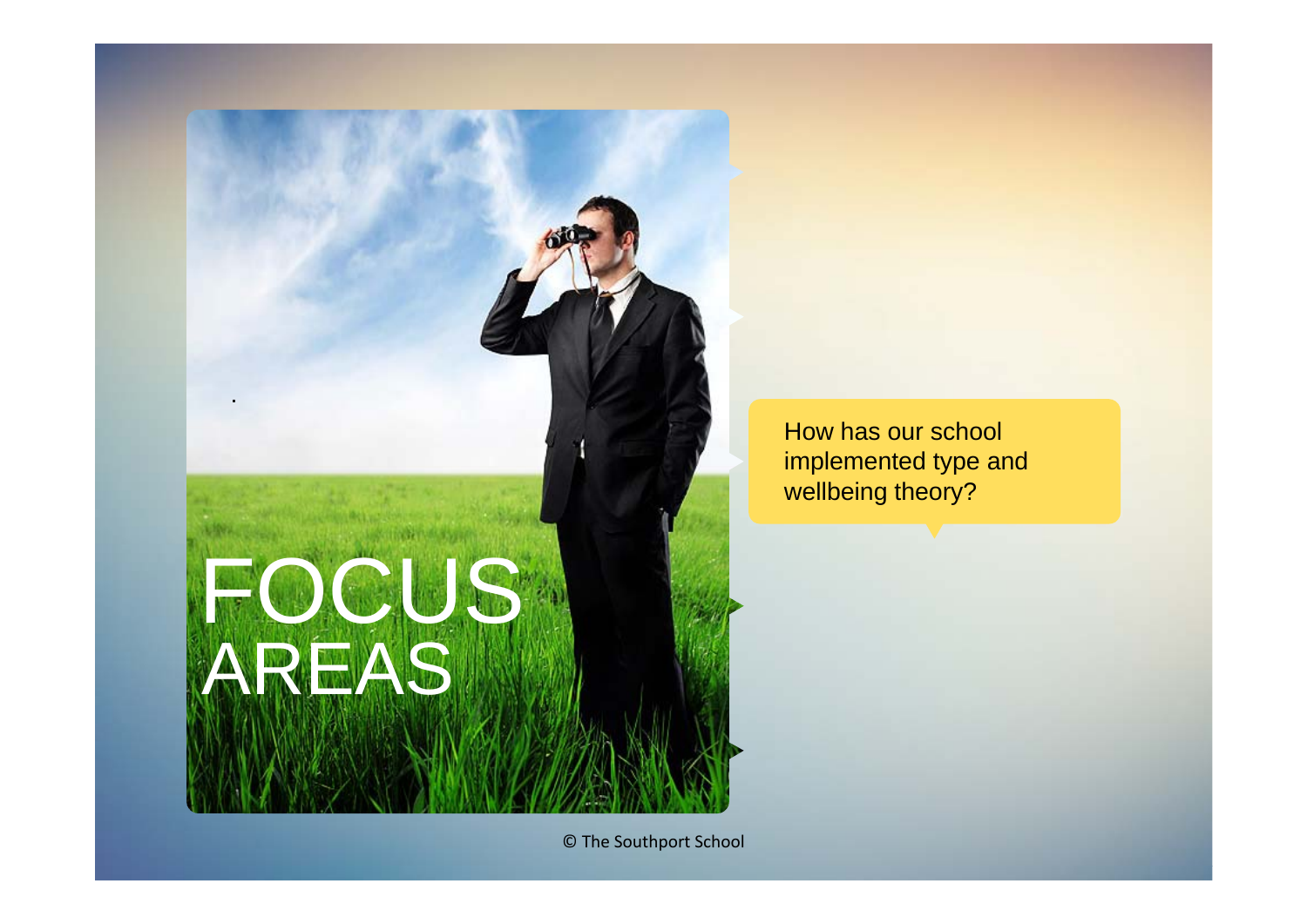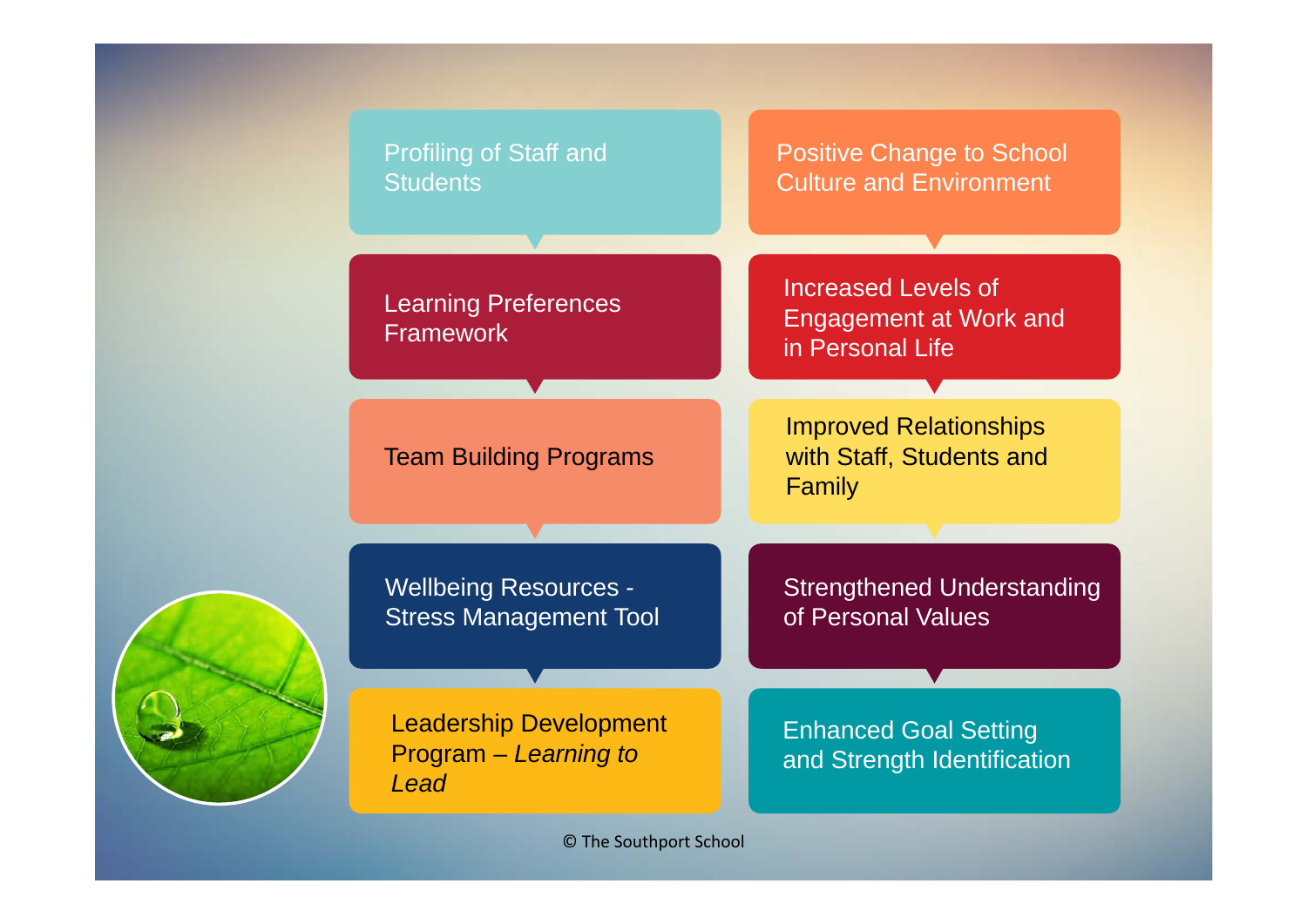# 4Cs OF CHANGE

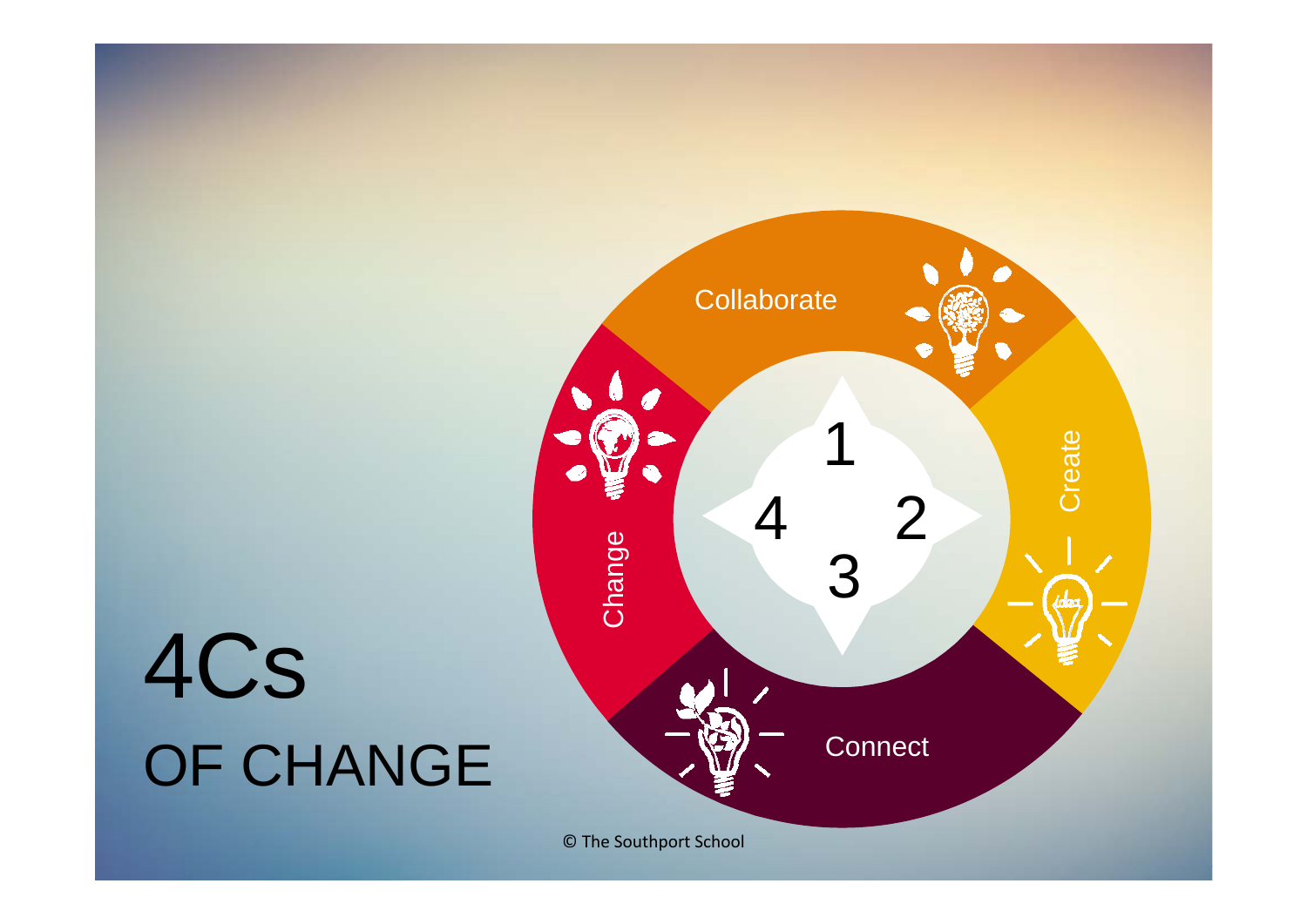#### Collaborate

Draw on internal expertise to empower those around you



**Create** 

Develop strategies that are authentic

#### **Connect**

Communicate your vision and inspire your community





Remain responsive and grow with those around you

© The Southport School

# Change<br>Remain responsive and grow with those<br>
and the set of the set of the set of the Set of the Set of the Set of the Set of the Set of the Set of the Set of the Set of the Set of the Set of the Set of the Set of the Set OF CHANGE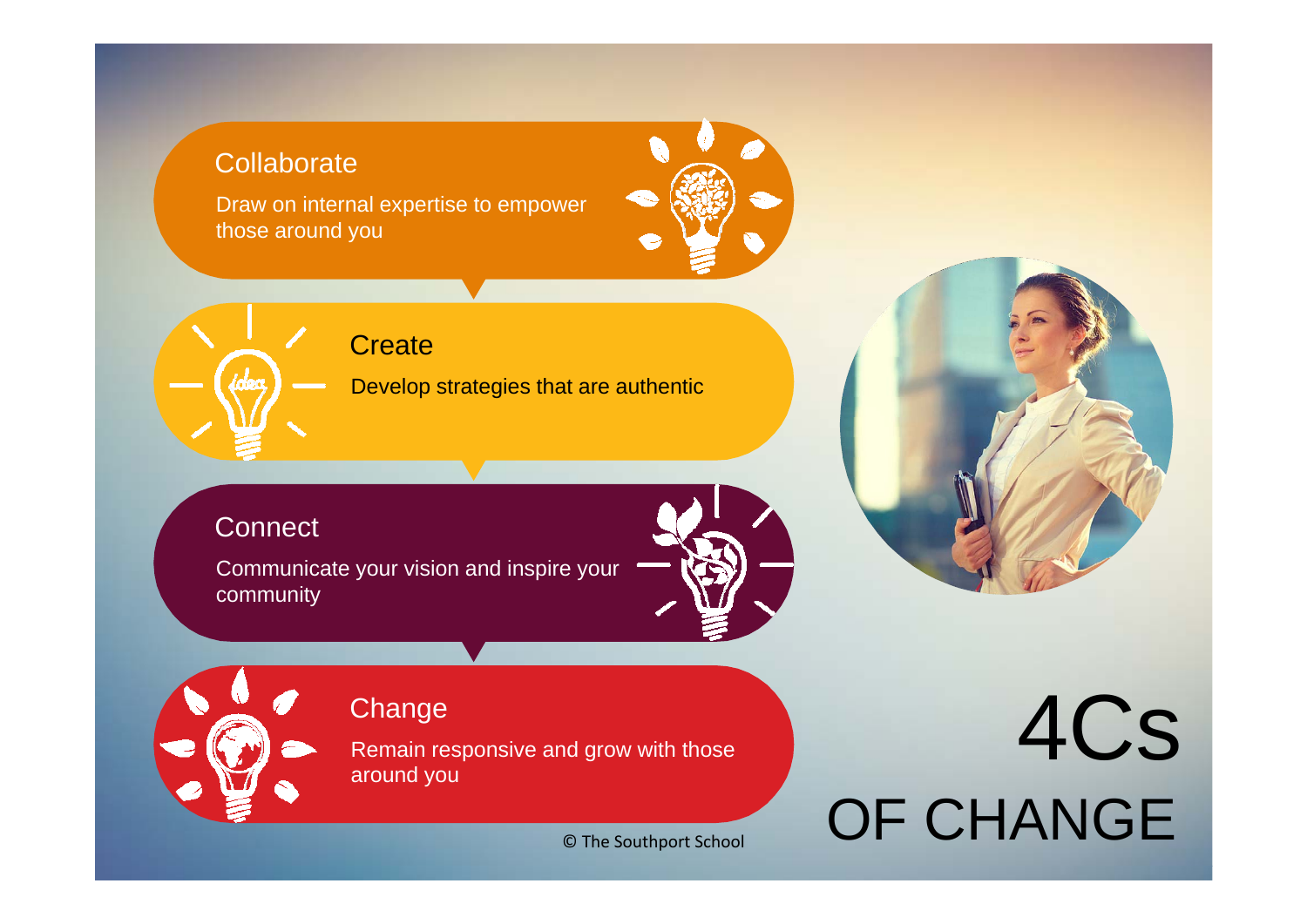- Engage a Project Manager to steer the project
- Form a Research and Implementation Group (RIG)
- Develop a set of responsibilities for RIG members
- Devise an aim for your program, aligned with school values

**Create** 

**Change** 

• Conduct Professional Learning



- Conduct an assessment of current practices
- •Engage in formal training
- Create your program

**Connect** 

**Collaborate** 

• Focus test your program

- Deliver Professional Learning for staff
- Develop a common language
- Implement organically
- Connect and communicate with your community





- Work towards cultural change
- Respond to challenges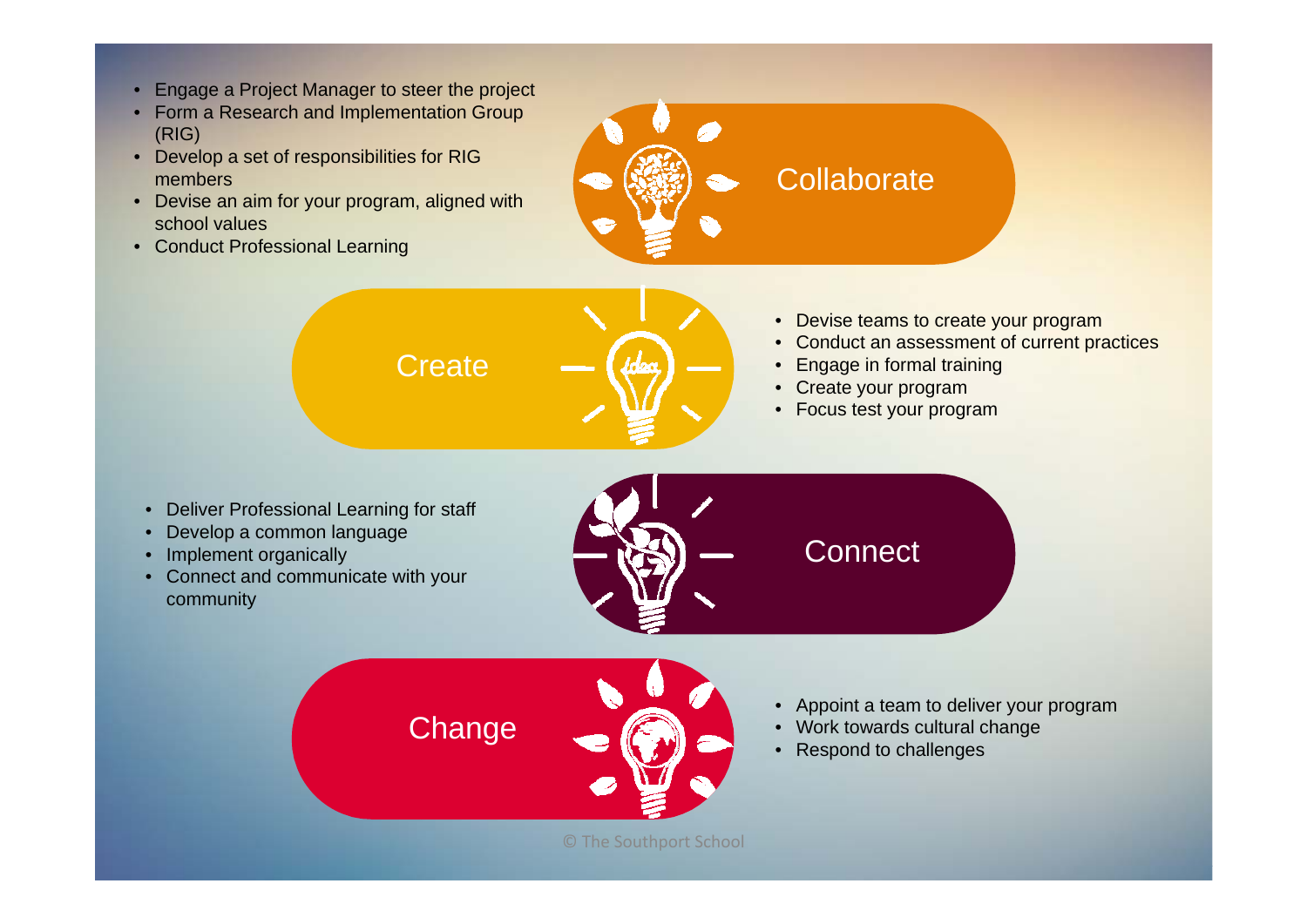- Engage a Project Manager to steer the project
- Form a Research and Implementation Group (RIG)
- Develop a set of responsibilities for RIG members
- Devise an aim for your program, aligned with school values
- Conduct Professional Learning



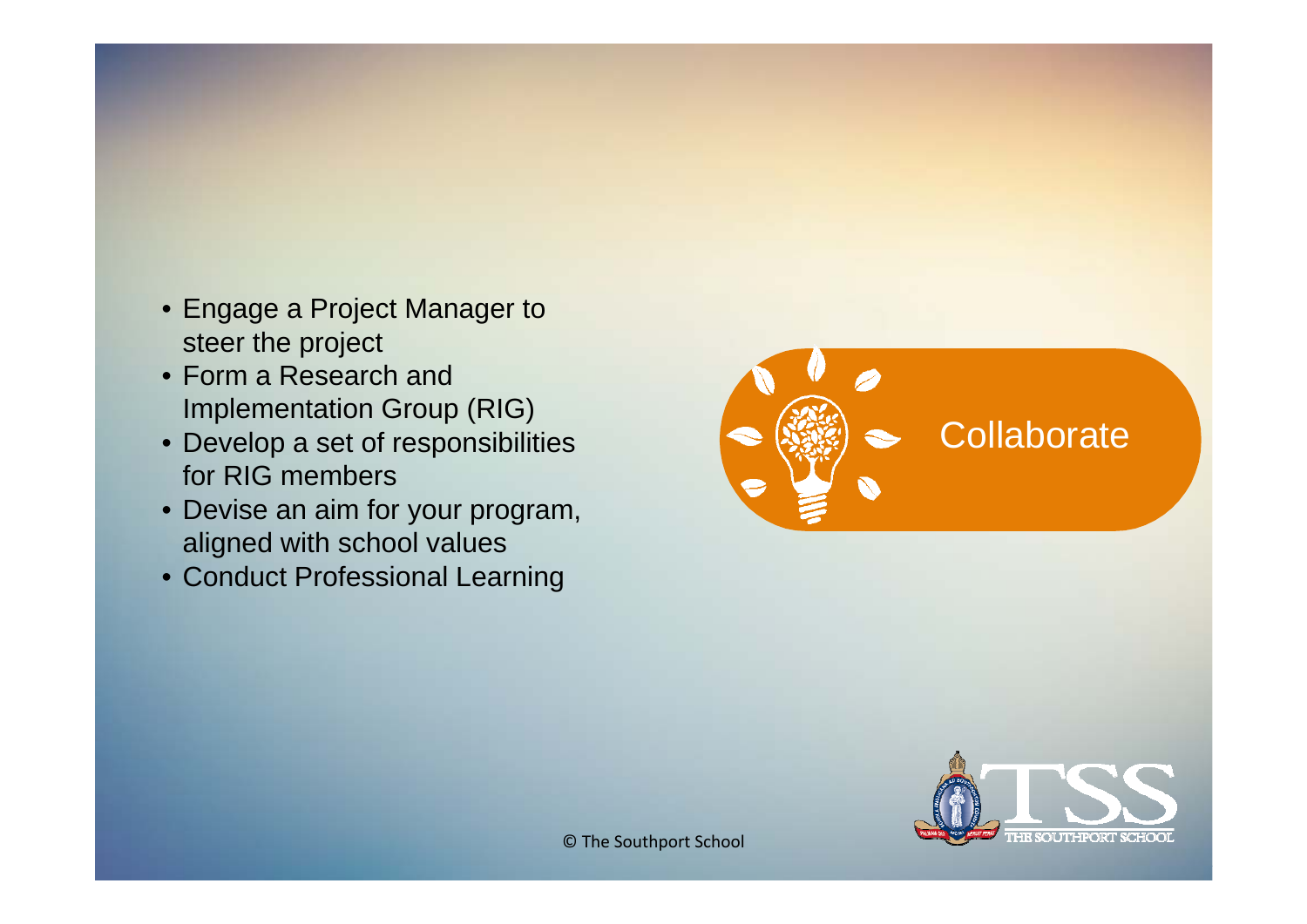

- Devise teams to create your program
- Conduct an assessment of current practices
- Engage in formal training
- Create your program
- Focus test your program

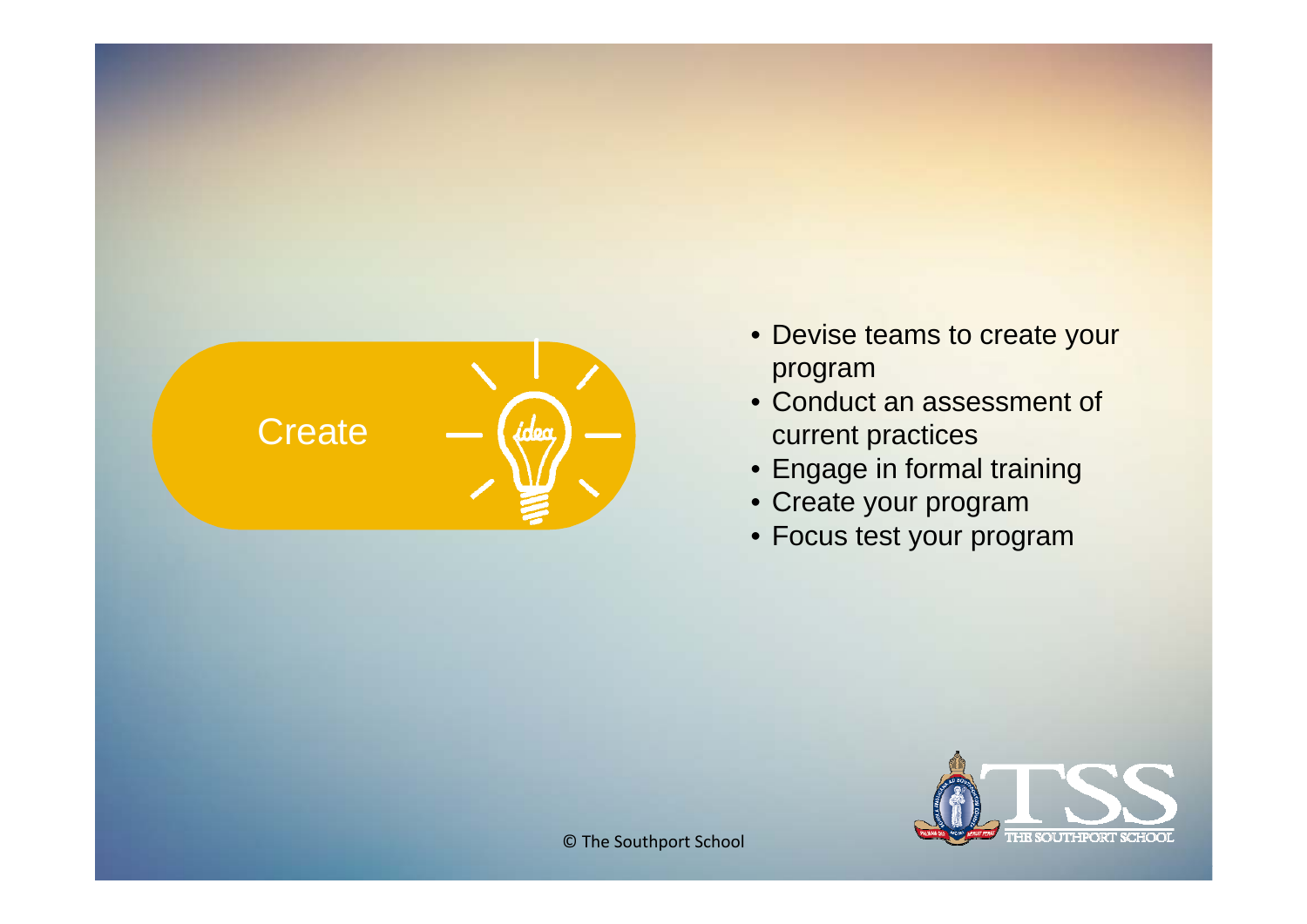- Deliver Professional Learning for staff
- Develop a common language
- Implement organically
- Connect and communicate with your community



## **Connect**

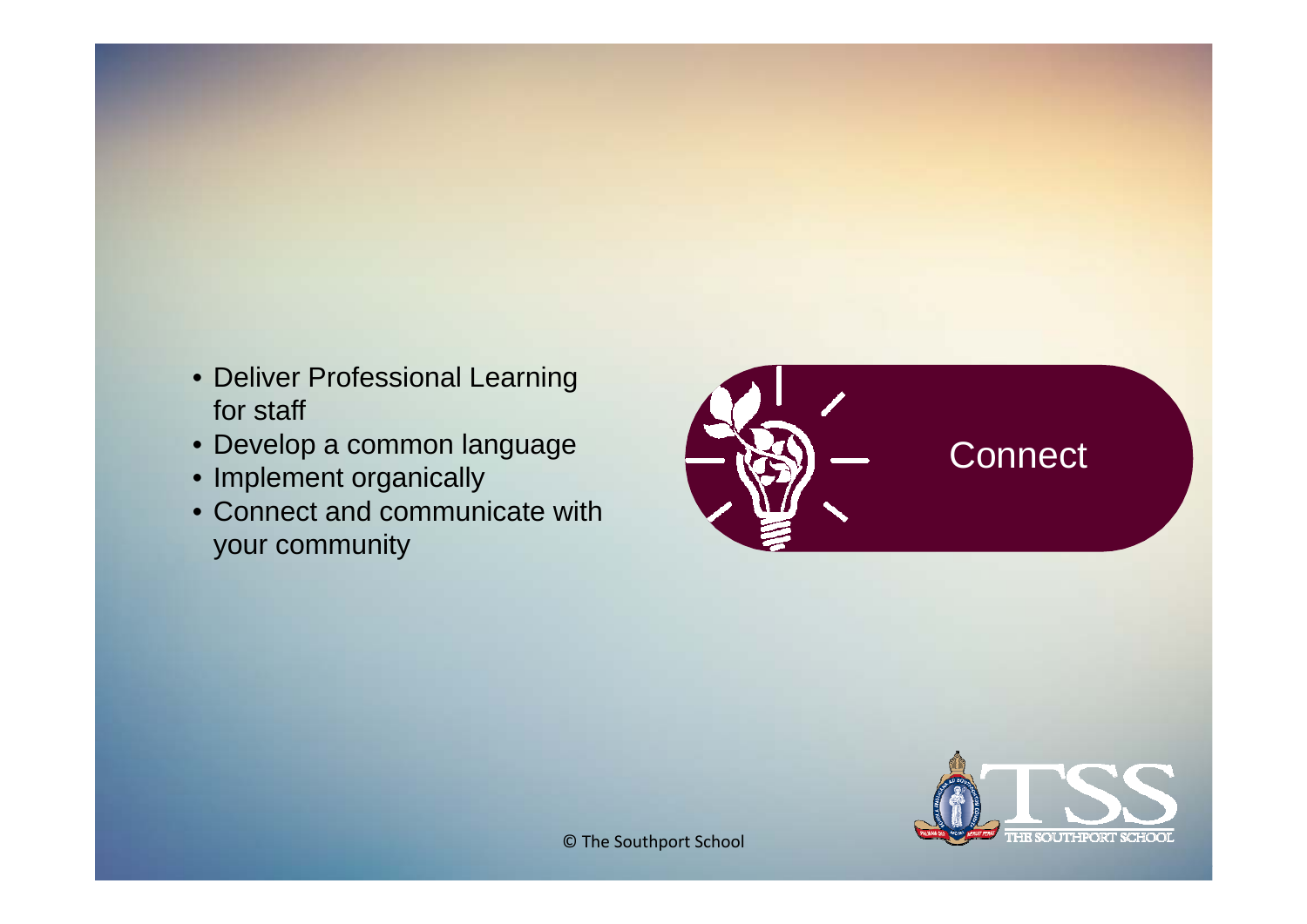

- Appoint a team to deliver your program
- Work towards cultural change
- Respond to challenges

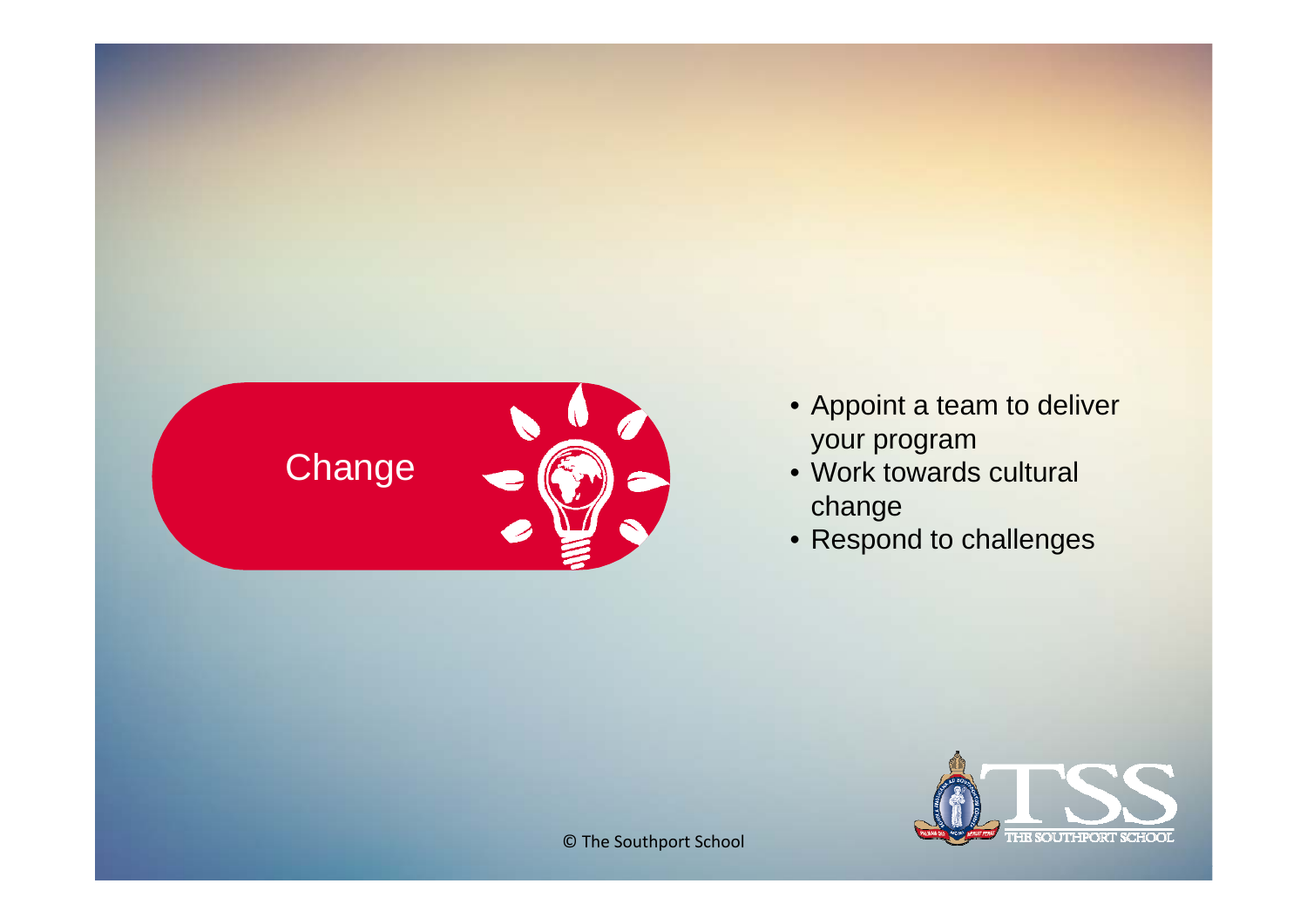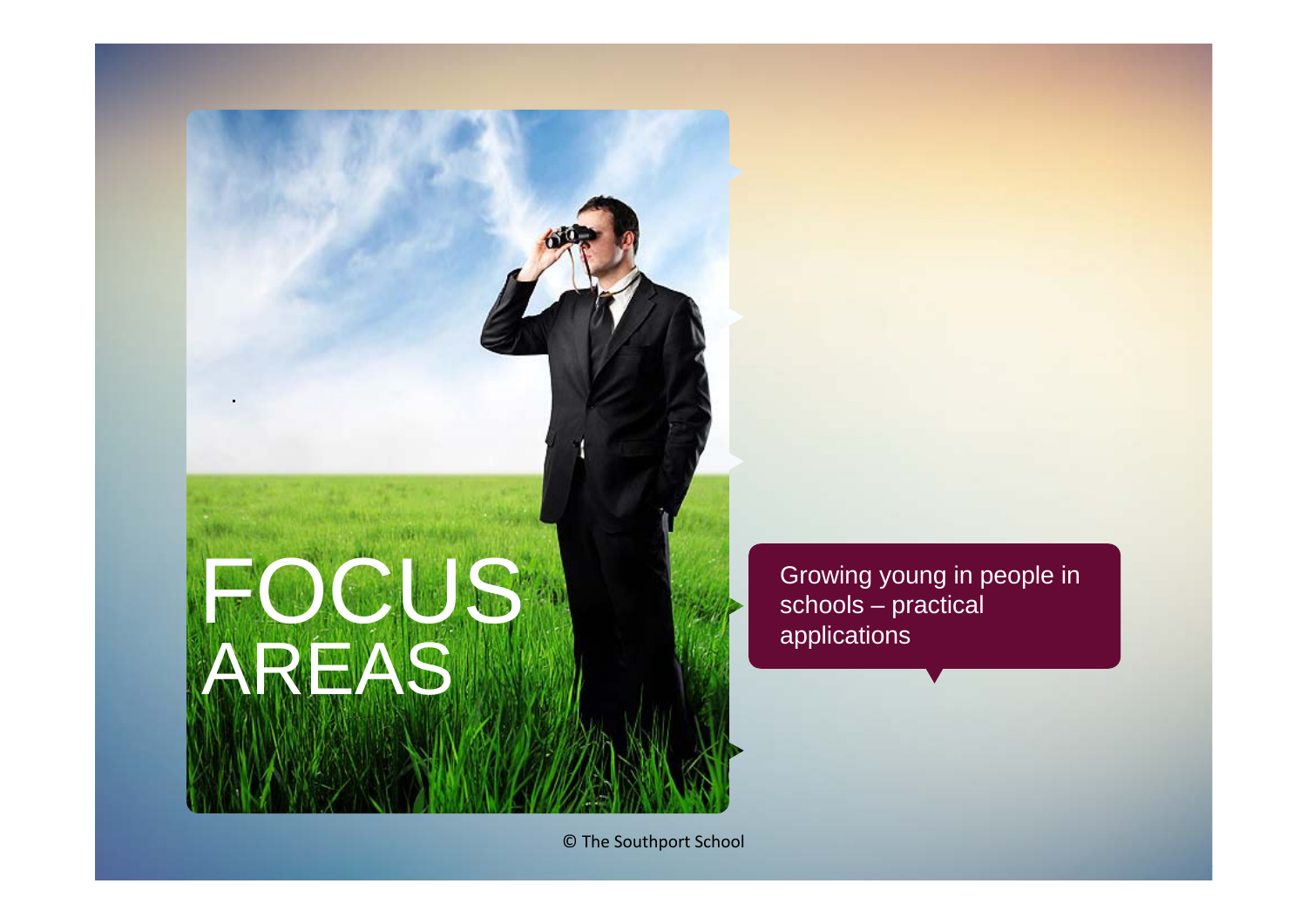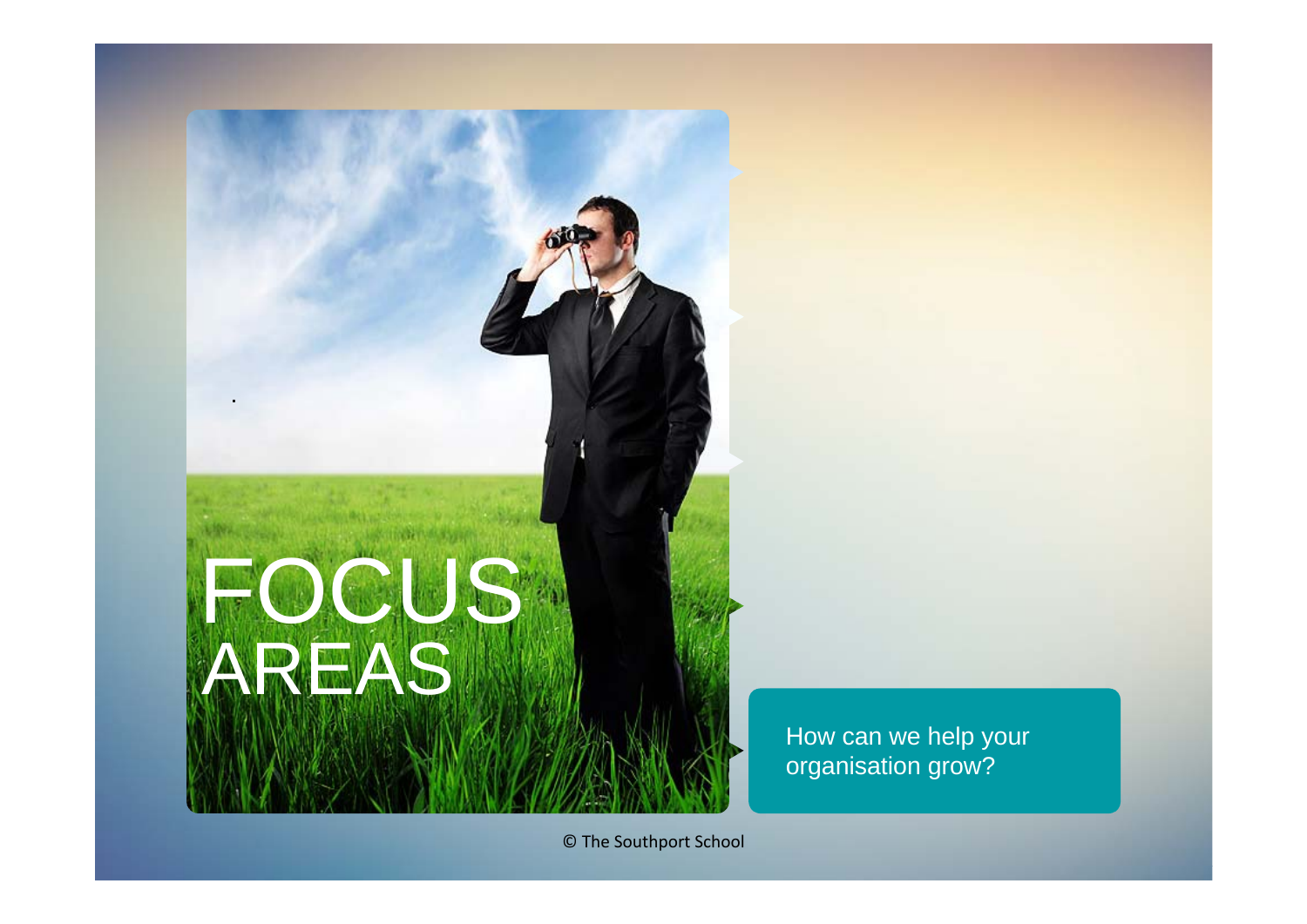- $\bullet$ We have a proven process to assist with change management in organisations.
- $\bullet$  This allows your organisation to put into action the development of your own sustainable programs for your community.

©

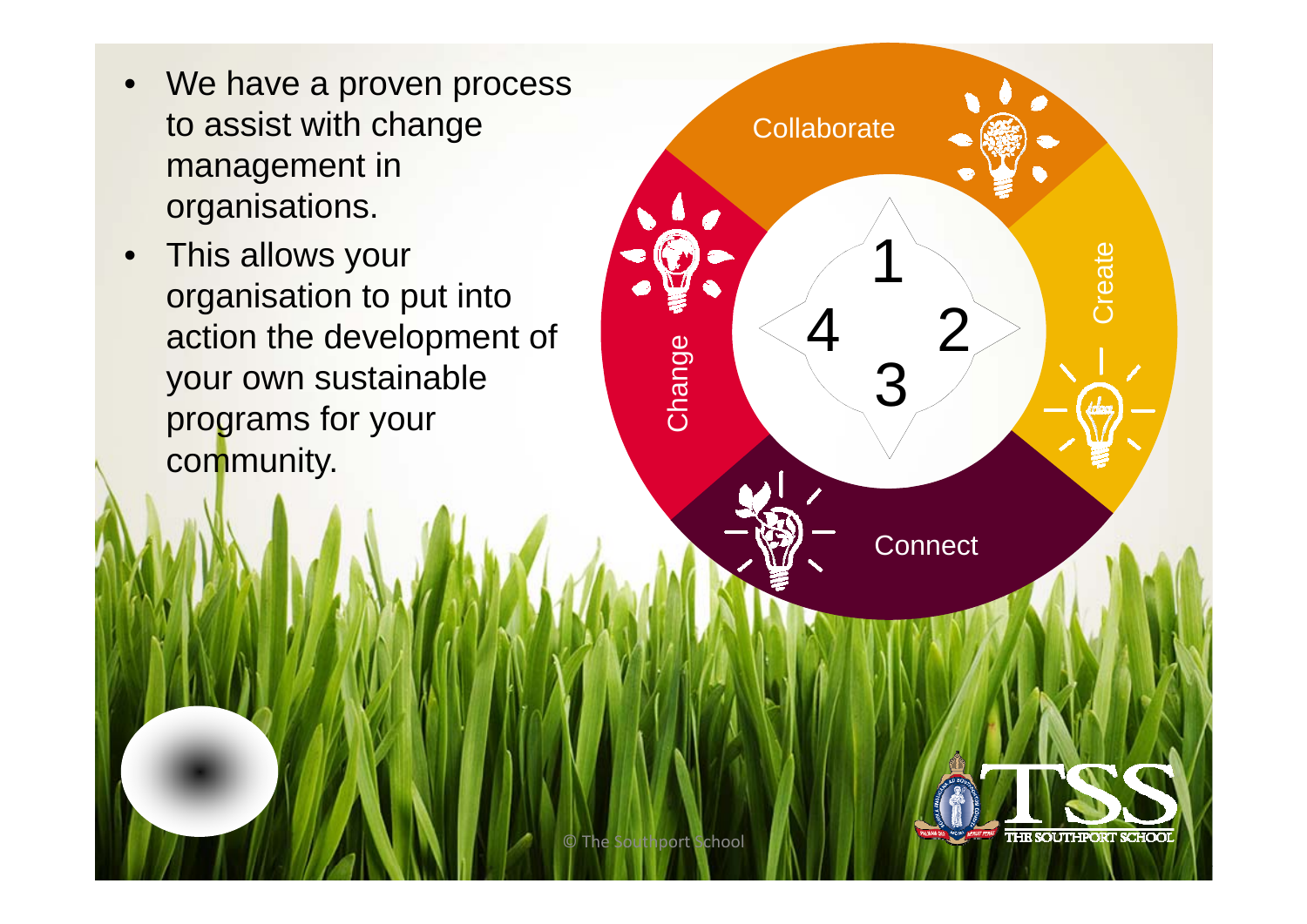